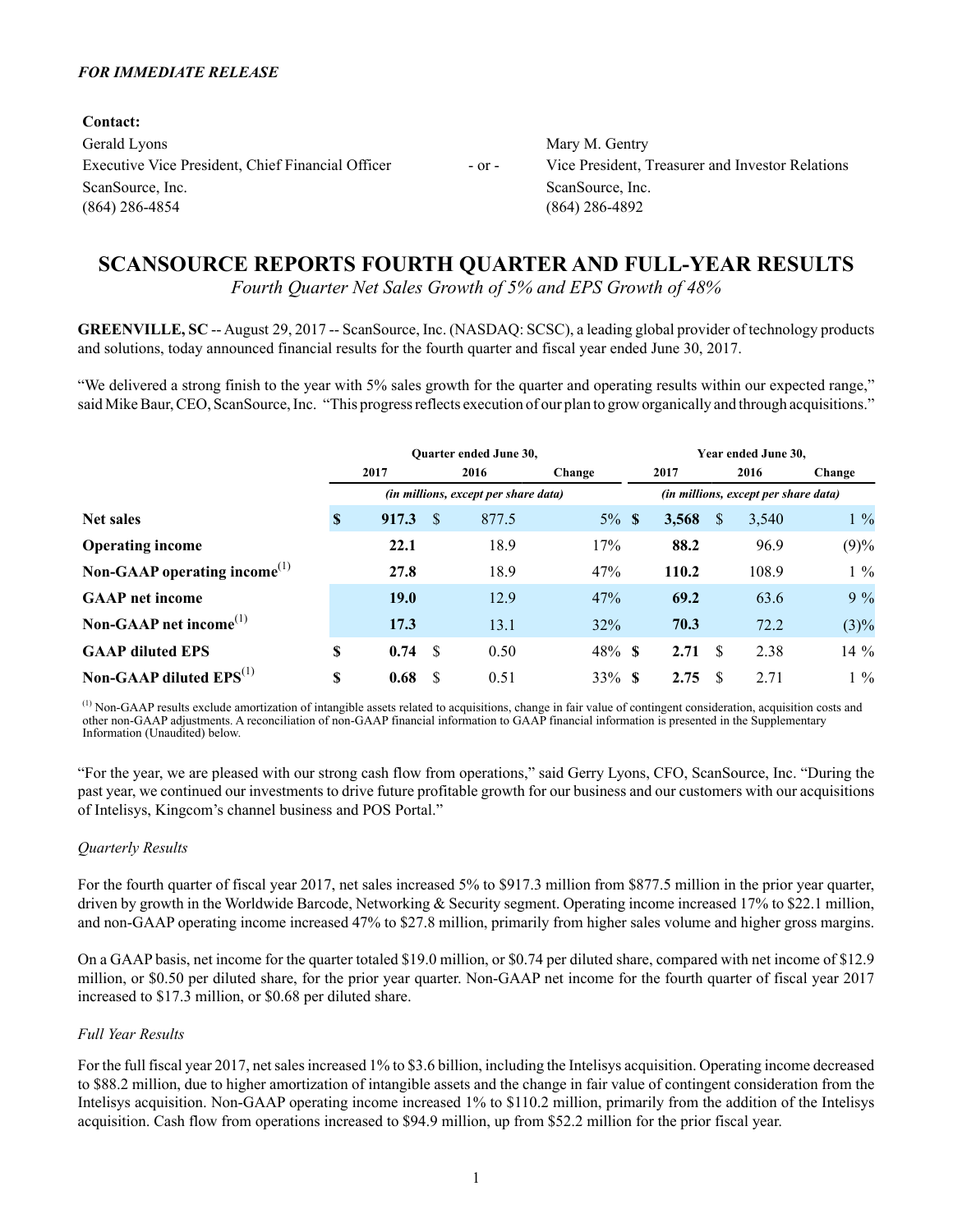On a GAAPbasis, net income for fiscal year 2017 totaled \$69.2 million, or \$2.71 per diluted share, compared with net income of \$63.6 million, or \$2.38 per diluted share, for the prior year. Non-GAAP net income for the year totaled \$70.3 million, or \$2.75 per diluted share.

### *Acquisition of POS Portal*

On July 31, 2017, the Company completed its acquisition of POS Portal, a leading distributor of payment devices and services primarily to the SMB market segment. Founded in 2000 and based in Sacramento, California, POS Portal has approximately 180 employees and brings 17 years of demonstrated success focused solely on the U.S. payments industry channels. The all-cash transaction includes an initial purchase price of approximately \$144.9 million, subject to working capital and other customary adjustments. In addition, the agreement includes a cash earnout payment up to \$13.2 million to be made on November 30, 2017, based on POS Portal's earnings before interest expense, taxes, depreciation and amortization for the trailing twelve months ending September 30, 2017.

### **Forecast for Next Quarter**

For the first quarter of fiscal year 2018, ScanSource expects net sales to range from \$940 million to \$1.0 billion, diluted earnings per share to range from \$0.49 to \$0.55 per share, and non-GAAPdiluted earnings per share to range from \$0.74 to \$0.80 per share. Non-GAAPdiluted earnings per share exclude amortization of intangible assets, change in fair value of contingent consideration and acquisition costs.

### **Webcast Details**

ScanSource will present additional information about its financial results and outlook in a conference call with presentation slides today, August 29, 2017 at 5:00 p.m. (ET). A webcast of the call and accompanying presentation slides will be available for all interested parties and can be accessed at www.scansource.com (Investor Relations section). The webcast will be available for replay for 60 days.

#### **Safe Harbor Statement**

This press release, including the forecast for next quarter, contains "forward-looking" statements that involve risks and uncertainties. Any number of factors could cause actual results to differ materially from anticipated or forecasted results, including, but not limited to, changes in interest and exchange rates and regulatory regimes impacting our international operations, the failure of acquisitions to meet our expectations, the failure to manage and implement our organic growth strategy, credit risks involving our larger customers and vendors, termination of our relationship with key vendors or a significant modification of the terms under which we operate with a key vendor, the decline in demand for the products and services that we provide, reduced prices for the products and services that we provide due both to competitor and customer actions, and other factors set forth in the "Risk Factors" contained in our annual report on Form 10-K for the year ended June 30, 2017, filed with the Securities and Exchange Commission. Except as may be required by law, the Company expressly disclaims any obligation to update these forward-looking statements to reflect events or circumstances after the date of this press release or to reflect the occurrence of unanticipated events.

#### **Non-GAAP Financial Information**

In addition to disclosing results that are determined in accordance with United States Generally Accepted Accounting Principles ("GAAP"), the Company also discloses certain non-GAAPfinancial measures, which are summarized below. Non-GAAPfinancial measures are used to understand and evaluate performance, including comparisons from period to period. Non-GAAP results exclude amortization of intangible assets related to acquisitions, change in fair value of contingent consideration, acquisition costs and other non-GAAP adjustments.

*Net sales on a constant currency basis, excluding acquisitions*: The Company discloses the percentage change in net sales excluding the translation impact from changes in foreign currency exchange rates between reporting periods and excluding the net sales from acquisitions prior to the first full year from the acquisition date. This measure enhances the comparability between periods to help analyze underlying trends on an organic basis.

*Non-GAAP operating income, non-GAAP pre-tax income, non-GAAP net income and non-GAAP diluted earnings per share:* To evaluate current period performance on a more consistent basis with prior periods, the Company discloses non-GAAP operating income, non-GAAP pre-tax income, non-GAAP net income and non-GAAP diluted earnings per share (non-GAAP diluted "EPS"). These non-GAAP results exclude amortization of intangible assets related to acquisitions, change in the fair value of contingent consideration, acquisition costs and other non-GAAP adjustments. Non-GAAP operating income, non-GAAP net income, and non-GAAP diluted EPS measures are useful in assessing and understanding the Company's operating performance, especially when comparing results with previous periods or forecasting performance for future periods.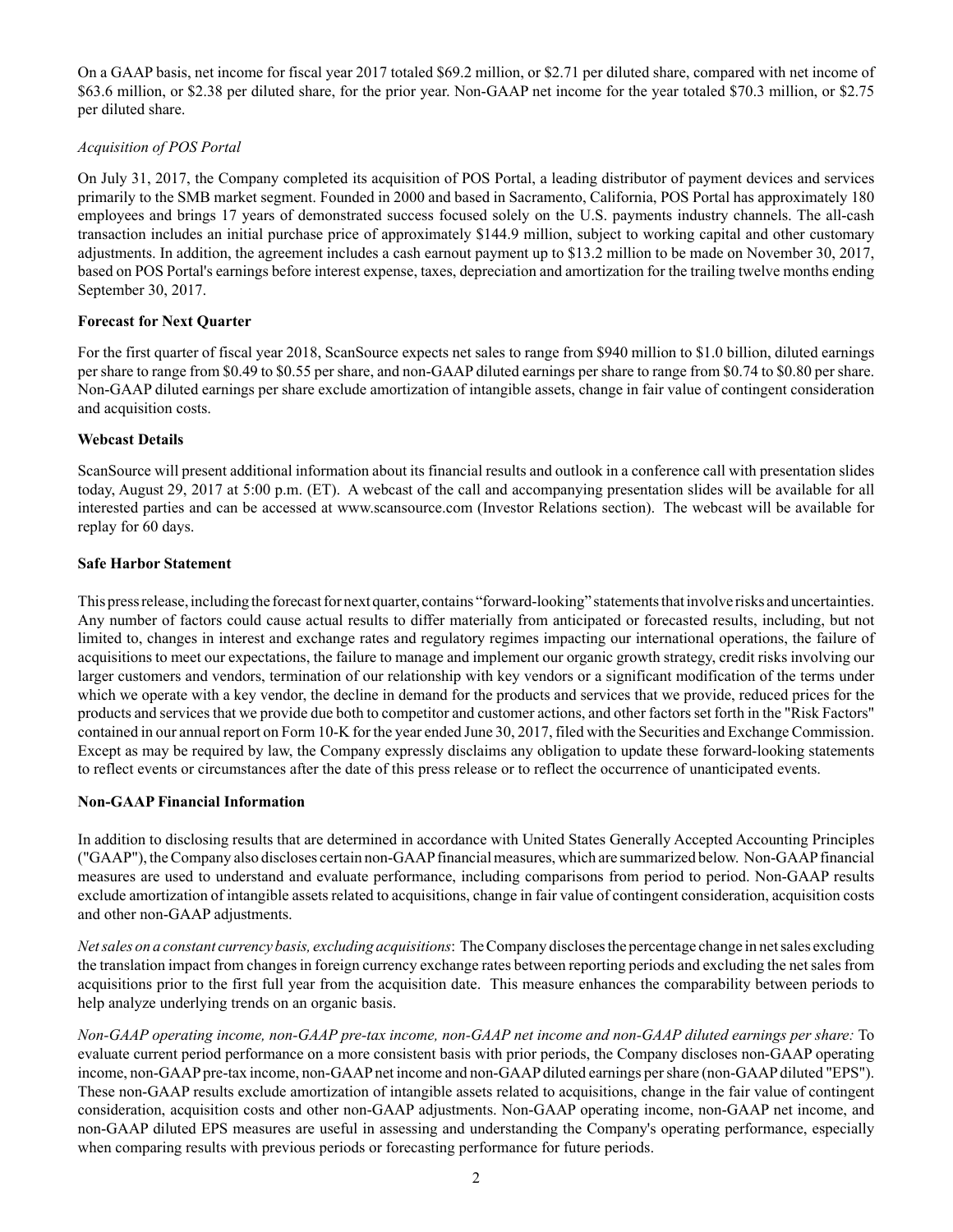*Return on invested capital ("ROIC"):* Management uses ROIC as a performance measurement to assess efficiency in allocating capital under the Company's control to generate returns. Management believes this metric balances the Company's operating results with asset and liability management, is not impacted by capitalization decisions and correlates with shareholder value creation. In addition, it is easily computed, communicated and understood. ROIC also provides management a measure of the Company's profitability on a basis more comparable to historical or future periods.

ROIC assists management in comparing the Company's performance over various reporting periods on a consistent basis because it removes from operating results the impact of items that do not reflect core operating performance. ROIC is calculated as adjusted EBITDAover invested capital. Adjusted earnings before interest expense, income taxes, depreciation and amortization ("Adjusted EBITDA") excludes the change in fair value of contingent consideration and acquisition costs, in addition to other non-GAAP adjustments. Invested capital is defined as average equity plus average daily funded interest-bearing debt for the period. Management believes the calculation of ROIC provides useful information to investors and is an additional relevant comparison of the Company's performance during the year.

These non-GAAPfinancial measures have limitations as analytical tools, and the non-GAAPfinancial measures that the Company reports may not be comparable to similarly titled amounts reported by other companies. Analysis of results and outlook on a non-GAAPbasis should be considered in addition to, and not in substitution for or as superior to, measurements of financial performance prepared in accordance with GAAP. A reconciliation of the Company's non-GAAP financial information to GAAP is set forth in the Supplementary Information (Unaudited) below.

### **About ScanSource, Inc.**

ScanSource, Inc. (NASDAQ: SCSC) is a leading global provider of technology products and solutions, focusing on point-of-sale (POS), payments, barcode, physical security, unified communications and collaboration, cloud and telecom services. ScanSource's teams provide value-added solutions and operate from two segments, Worldwide Barcode, Networking & Security and Worldwide Communications & Services. ScanSource is committed to helping its customers choose, configure and deliver the industry's best solutions across almost every vertical market in North America, Latin America and Europe. Founded in 1992, the Company is headquartered in Greenville, South Carolina and was named one of the 2017 Best Places to Work in South Carolina. ScanSource ranks #647 on the Fortune 1000. For more information, visit www.scansource.com.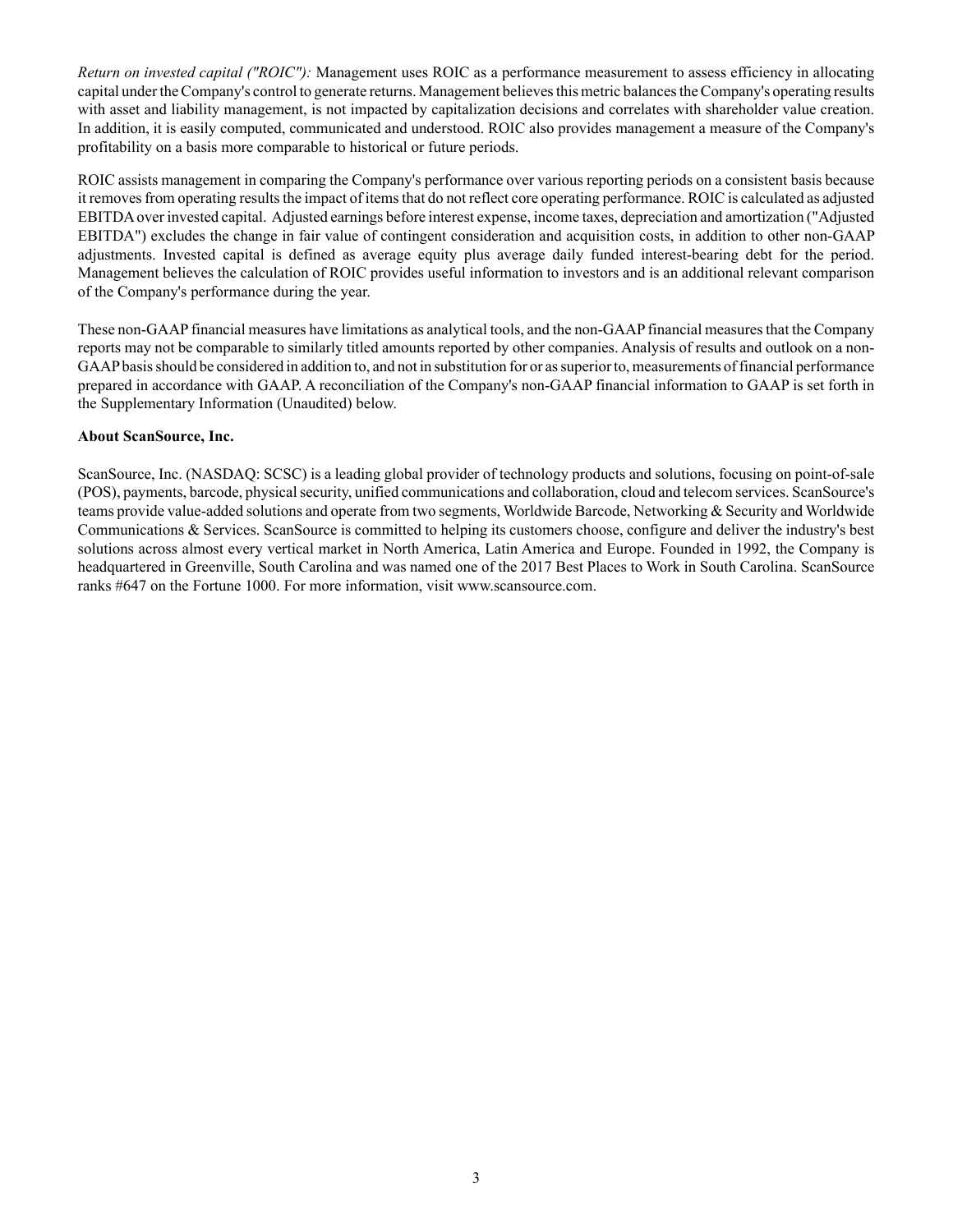# **ScanSource, Inc. and Subsidiaries Condensed Consolidated Balance Sheets (Unaudited) (in thousands)**

|                                                                                                   | June 30, 2017*  |           |                          | June 30, 2016* |  |  |
|---------------------------------------------------------------------------------------------------|-----------------|-----------|--------------------------|----------------|--|--|
| <b>Assets</b>                                                                                     |                 |           |                          |                |  |  |
| Current assets:                                                                                   |                 |           |                          |                |  |  |
| Cash and cash equivalents                                                                         | \$              | 56,094    | $\mathcal{S}$            | 61,400         |  |  |
| Accounts receivable, less allowance of \$44,434 at June 30, 2017 and<br>\$39,032 at June 30, 2016 |                 | 637,293   |                          | 559,557        |  |  |
| Inventories                                                                                       |                 | 531,314   |                          | 558,581        |  |  |
| Prepaid expenses and other current assets                                                         |                 | 56,322    |                          | 49,367         |  |  |
| Total current assets                                                                              |                 | 1,281,023 |                          | 1,228,905      |  |  |
| Property and equipment, net                                                                       |                 | 56,566    |                          | 52,388         |  |  |
| Goodwill                                                                                          |                 | 200,881   |                          | 92,715         |  |  |
| Net identifiable intangible assets                                                                |                 | 101,513   |                          | 51,127         |  |  |
| Deferred income taxes                                                                             |                 | 29,491    |                          | 28,813         |  |  |
| Other non-current assets                                                                          |                 | 48,829    |                          | 37,237         |  |  |
| <b>Total assets</b>                                                                               | \$              | 1,718,303 | $\mathcal{S}$            | 1,491,185      |  |  |
|                                                                                                   |                 |           |                          |                |  |  |
| <b>Liabilities and Shareholders' Equity</b>                                                       |                 |           |                          |                |  |  |
| Current liabilities:                                                                              |                 |           |                          |                |  |  |
| Accounts payable                                                                                  | \$              | 513,155   | $\mathcal{S}$            | 471,487        |  |  |
| Accrued expenses and other current liabilities                                                    |                 | 104,715   |                          | 98,975         |  |  |
| Current portion of contingent consideration                                                       |                 | 30,675    |                          | 11,594         |  |  |
| Income taxes payable                                                                              |                 | 7,730     |                          | 3,056          |  |  |
| Total current liabilities                                                                         |                 | 656,275   |                          | 585,112        |  |  |
| Deferred income taxes                                                                             |                 | 2,008     |                          | 2,555          |  |  |
| Long-term debt                                                                                    |                 | 5,429     |                          | 5,429          |  |  |
| Borrowings under revolving credit facility                                                        |                 | 91,871    |                          | 71,427         |  |  |
| Long-term portion of contingent consideration                                                     |                 | 83,361    |                          | 13,058         |  |  |
| Other long-term liabilities                                                                       |                 | 42,214    |                          | 39,108         |  |  |
| <b>Total liabilities</b>                                                                          |                 | 881,158   |                          | 716,689        |  |  |
| Shareholders' equity:                                                                             |                 |           |                          |                |  |  |
| Common stock                                                                                      |                 | 61,169    |                          | 67,249         |  |  |
| Retained earnings                                                                                 |                 | 849,180   |                          | 779,934        |  |  |
| Accumulated other comprehensive income (loss)                                                     |                 | (73,204)  |                          | (72, 687)      |  |  |
| Total shareholders' equity                                                                        |                 | 837,145   |                          | 774,496        |  |  |
| Total liabilities and shareholders' equity                                                        | $\overline{\$}$ | 1,718,303 | $\overline{\mathcal{S}}$ | 1,491,185      |  |  |

\* Derived from audited financial statements.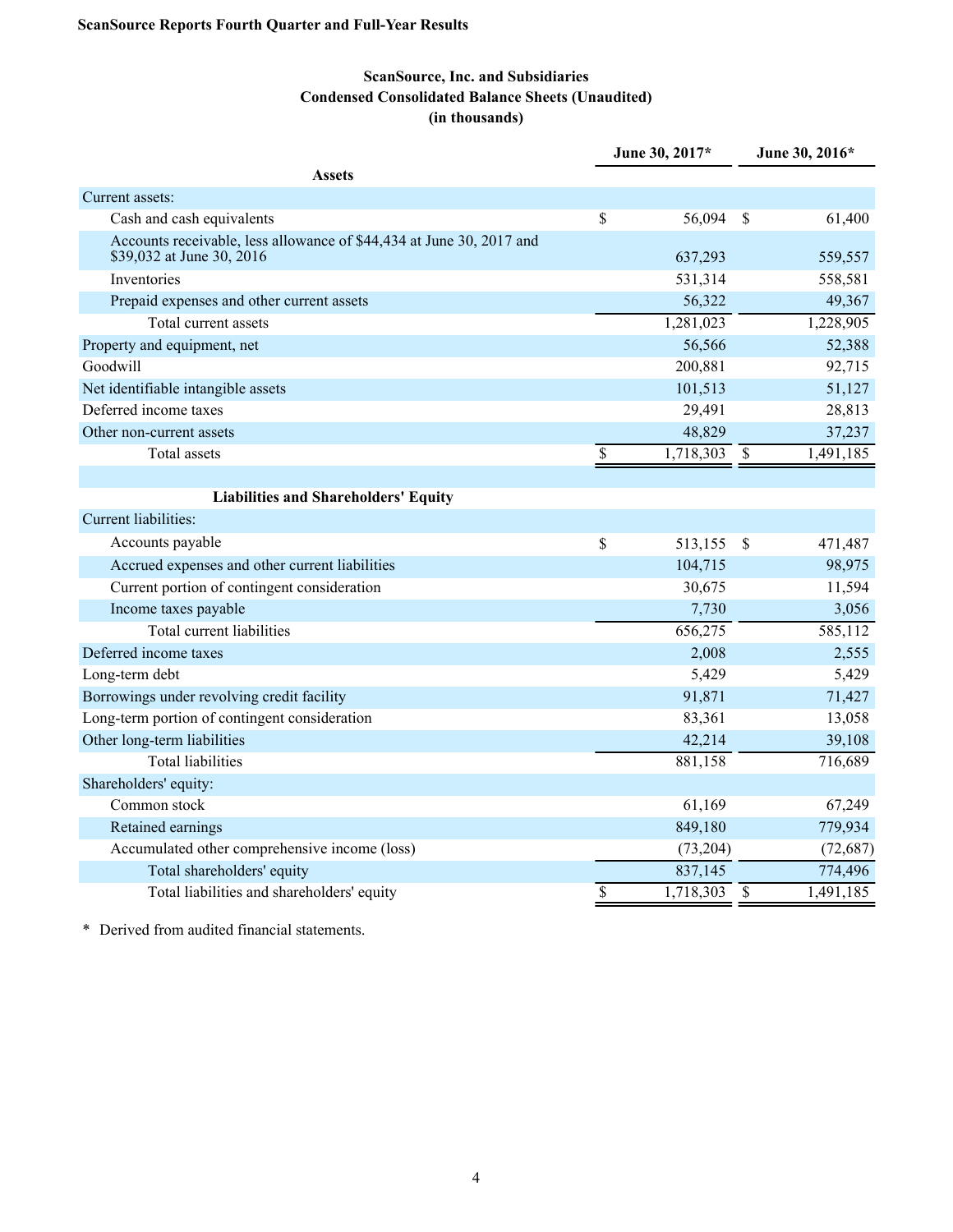### **ScanSource, Inc. and Subsidiaries Condensed Consolidated Income Statements (Unaudited) (in thousands, except per share data)**

|                                                  | Quarter ended June 30, |          |               | Year ended June 30, |               |           |              |           |
|--------------------------------------------------|------------------------|----------|---------------|---------------------|---------------|-----------|--------------|-----------|
|                                                  |                        | 2017*    |               | 2016*               |               | 2017*     |              | $2016*$   |
| Net sales                                        | \$                     | 917,291  | $\mathbb{S}$  | 877,473             | $\mathbb{S}$  | 3,568,186 | $\mathbb{S}$ | 3,540,226 |
| Cost of goods sold                               |                        | 816,435  |               | 794,693             |               | 3,184,590 |              | 3,184,786 |
| Gross profit                                     |                        | 100,856  |               | 82,780              |               | 383,596   |              | 355,440   |
| Selling, general and administrative expenses     |                        | 71,179   |               | 62,484              |               | 265,178   |              | 240,115   |
| Depreciation expense                             |                        | 2,289    |               | 1,993               |               | 9,444     |              | 7,326     |
| Intangible amortization expense                  |                        | 3,987    |               | 2,591               |               | 15,524    |              | 9,828     |
| Change in fair value of contingent consideration |                        | 1,290    |               | (3,226)             |               | 5,211     |              | 1,294     |
| Operating income                                 |                        | 22,111   |               | 18,938              |               | 88,239    |              | 96,877    |
| Interest expense                                 |                        | 934      |               | 440                 |               | 3,215     |              | 2,124     |
| Interest income                                  |                        | (2, 382) |               | (939)               |               | (5,329)   |              | (3, 448)  |
| Other (income) expense, net                      |                        | 139      |               | 834                 |               | (11, 142) |              | 2,191     |
| Income before income taxes                       |                        | 23,420   |               | 18,603              |               | 101,495   |              | 96,010    |
| Provision for income taxes                       |                        | 4,450    |               | 5,678               |               | 32,249    |              | 32,391    |
| Net income                                       | \$                     | 18,970   | \$            | 12,925              | <sup>\$</sup> | 69,246    | S            | 63,619    |
| Per share data:                                  |                        |          |               |                     |               |           |              |           |
| Net income per common share, basic               | \$                     | 0.75     | \$            | 0.50                | <sup>\$</sup> | 2.74      |              | 2.40      |
| Weighted-average shares outstanding, basic       |                        | 25,341   |               | 25,661              |               | 25,318    |              | 26,472    |
|                                                  |                        |          |               |                     |               |           |              |           |
| Net income per common share, diluted             | \$                     | 0.74     | <sup>\$</sup> | 0.50                | <sup>\$</sup> | 2.71      | S            | 2.38      |
| Weighted-average shares outstanding, diluted     |                        | 25,512   |               | 25,879              |               | 25,515    |              | 26,687    |

\* Derived from audited financial statements.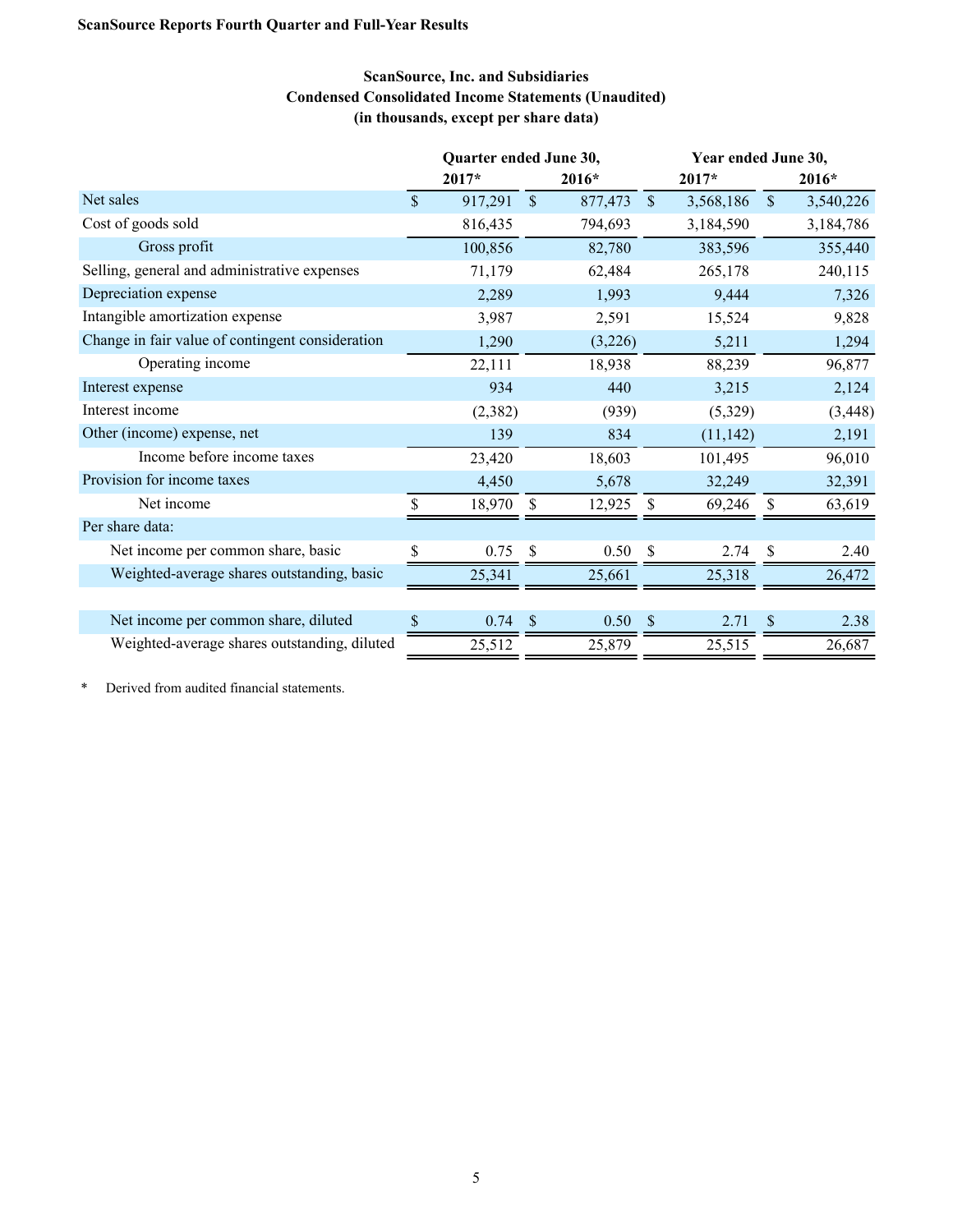**Net Sales by Segment:**

|                                                     |               | Quarter ended June 30, |                           |              |           |  |  |  |  |
|-----------------------------------------------------|---------------|------------------------|---------------------------|--------------|-----------|--|--|--|--|
|                                                     |               | 2017                   |                           | $2016^{(a)}$ | % Change  |  |  |  |  |
| Worldwide Barcode, Networking & Security:           |               | (in thousands)         |                           |              |           |  |  |  |  |
| Net sales, as reported                              | $\mathsf{\$}$ | 619,241                | $\mathbb{S}$              | 581,346      | $6.5\%$   |  |  |  |  |
| Foreign exchange impact <sup>(b)</sup>              |               | (720)                  |                           |              |           |  |  |  |  |
| Net sales, constant currency                        |               | 618,521                |                           | 581,346      | $6.4\%$   |  |  |  |  |
| Less: Acquisitions                                  |               |                        |                           |              |           |  |  |  |  |
| Net sales, constant currency excluding acquisitions |               | 618,521                | $\mathcal{S}$             | 581,346      | $6.4\%$   |  |  |  |  |
| <b>Worldwide Communications &amp; Services:</b>     |               |                        |                           |              |           |  |  |  |  |
| Net sales, as reported                              | $\mathsf{\$}$ | 298,050                | $\mathbb{S}$              | 296,127      | $0.6\%$   |  |  |  |  |
| Foreign exchange impact <sup>(b)</sup>              |               | (1, 430)               |                           |              |           |  |  |  |  |
| Net sales, constant currency                        |               | 296,620                |                           | 296,127      | $0.2 \%$  |  |  |  |  |
| Less: Acquisitions                                  |               | (9,178)                |                           |              |           |  |  |  |  |
| Net sales, constant currency excluding acquisitions |               | 287,442                | <sup>\$</sup>             | 296,127      | $(2.9)\%$ |  |  |  |  |
| Consolidated:                                       |               |                        |                           |              |           |  |  |  |  |
| Net sales, as reported                              | $\mathsf{\$}$ | 917,291                | $\mathcal{S}$             | 877,473      | 4.5 %     |  |  |  |  |
| Foreign exchange impact <sup>(b)</sup>              |               | (2,150)                |                           |              |           |  |  |  |  |
| Net sales, constant currency                        |               | 915,141                |                           | 877,473      | 4.3 %     |  |  |  |  |
| Less: Acquisitions                                  |               | (9,178)                |                           |              |           |  |  |  |  |
| Net sales, constant currency excluding acquisitions | \$            | 905,963                | $\boldsymbol{\mathsf{S}}$ | 877,473      | $3.2 \%$  |  |  |  |  |

(a) Reflects reclassification between segments for certain geographies to provide comparable financial information.

(b) Year-over-year net sales growth rate excluding the translation impact of changes in foreign currency exchange rates. Calculated by translating the net sales for the quarter ended June 30, 2017 into U.S. dollars using the average foreign exchange rates for the quarter ended June 30, 2016.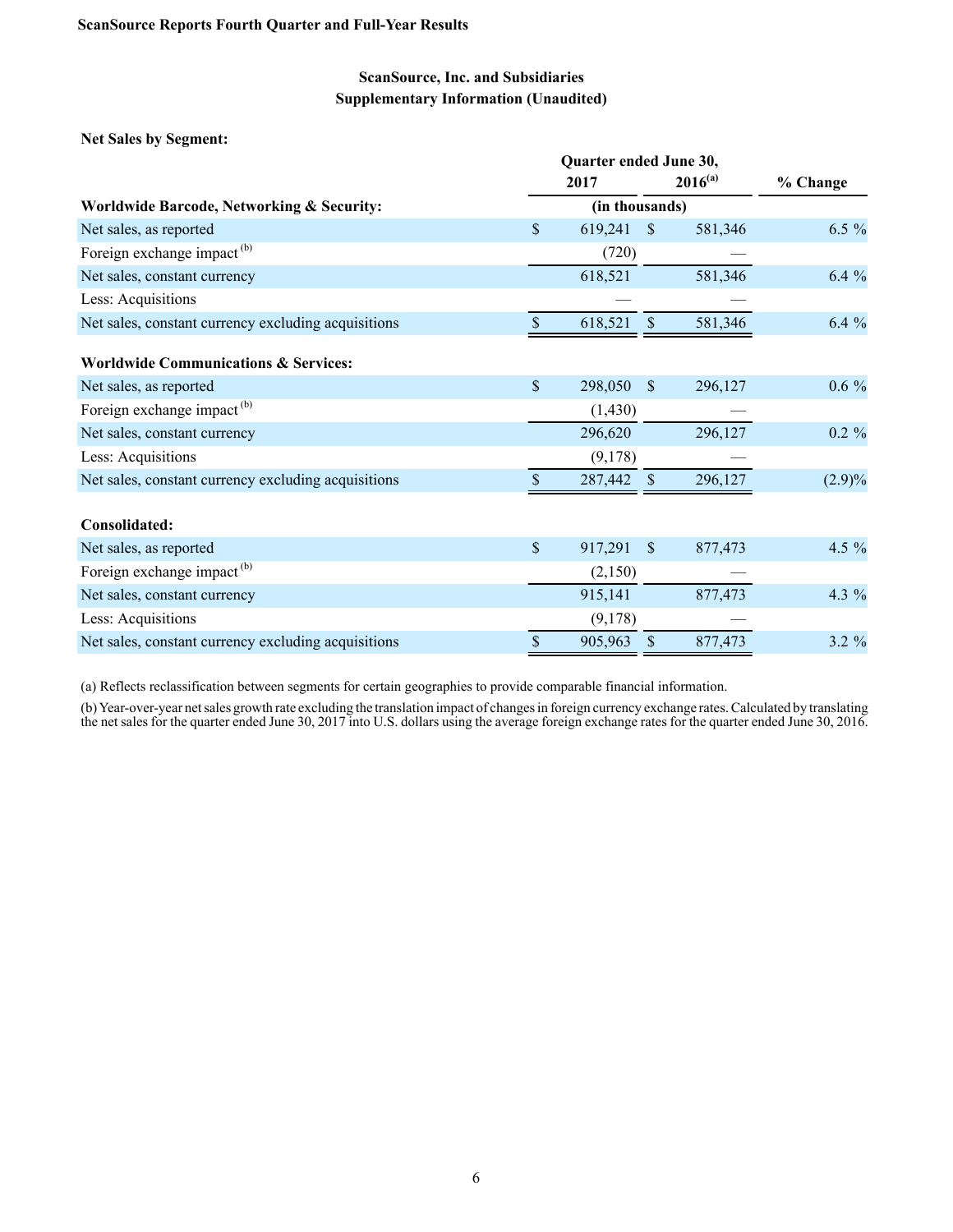| <b>Net Sales by Segment:</b>                        |                     |                    |              |           |  |  |  |
|-----------------------------------------------------|---------------------|--------------------|--------------|-----------|--|--|--|
|                                                     | Year ended June 30, |                    |              |           |  |  |  |
| Worldwide Barcode, Networking & Security:           | $2017^{(a)}$        |                    | $2016^{(a)}$ | % Change  |  |  |  |
|                                                     | (in thousands)      |                    |              |           |  |  |  |
| Net sales, as reported                              | \$<br>2,389,256     | $\mathbf{\hat{s}}$ | 2,361,670    | 1.2 %     |  |  |  |
| Foreign exchange impact <sup>(b)</sup>              | (10,229)            |                    |              |           |  |  |  |
| Net sales, constant currency                        | 2,379,027           |                    | 2,361,670    | $0.7 \%$  |  |  |  |
| Less: Acquisitions                                  | (99, 332)           |                    | (34, 628)    |           |  |  |  |
| Net sales, constant currency excluding acquisitions | 2,279,695           | $\sqrt{\ }$        | 2,327,042    | $(2.0)\%$ |  |  |  |
| <b>Worldwide Communications &amp; Services:</b>     |                     |                    |              |           |  |  |  |
| Net sales, as reported                              | \$<br>1,178,930     | $\mathbb{S}$       | 1,178,556    | $-$ %     |  |  |  |
| Foreign exchange impact <sup>(b)</sup>              | (8,599)             |                    |              |           |  |  |  |
| Net sales, constant currency                        | 1,170,331           |                    | 1,178,556    | (0.7)%    |  |  |  |
| Less: Acquisitions                                  | (29, 421)           |                    |              |           |  |  |  |
| Net sales, constant currency excluding acquisitions | 1,140,910           | <sup>S</sup>       | 1,178,556    | $(3.2)\%$ |  |  |  |
| Consolidated:                                       |                     |                    |              |           |  |  |  |
| Net sales, as reported                              | \$<br>3,568,186     | $\mathbb{S}$       | 3,540,226    | $0.8 \%$  |  |  |  |
| Foreign exchange impact <sup>(b)</sup>              | (18, 828)           |                    |              |           |  |  |  |
| Net sales, constant currency                        | 3,549,358           |                    | 3,540,226    | $0.3 \%$  |  |  |  |
| Less: Acquisitions                                  | (128, 753)          |                    | (34, 628)    |           |  |  |  |
| Net sales, constant currency excluding acquisitions | \$<br>3,420,605     | $\mathbb{S}$       | 3,505,598    | $(2.4)\%$ |  |  |  |

(a) Reflects reclassification between segments for certain geographies to provide comparable financial information.

(b) Year-over-year net sales growth rate excluding the translation impact of changes in foreign currency exchange rates. Calculated by translating the net sales for the year ended June 30, 2017 into U.S. dollars using the average foreign exchange rates for the year ended June 30, 2016.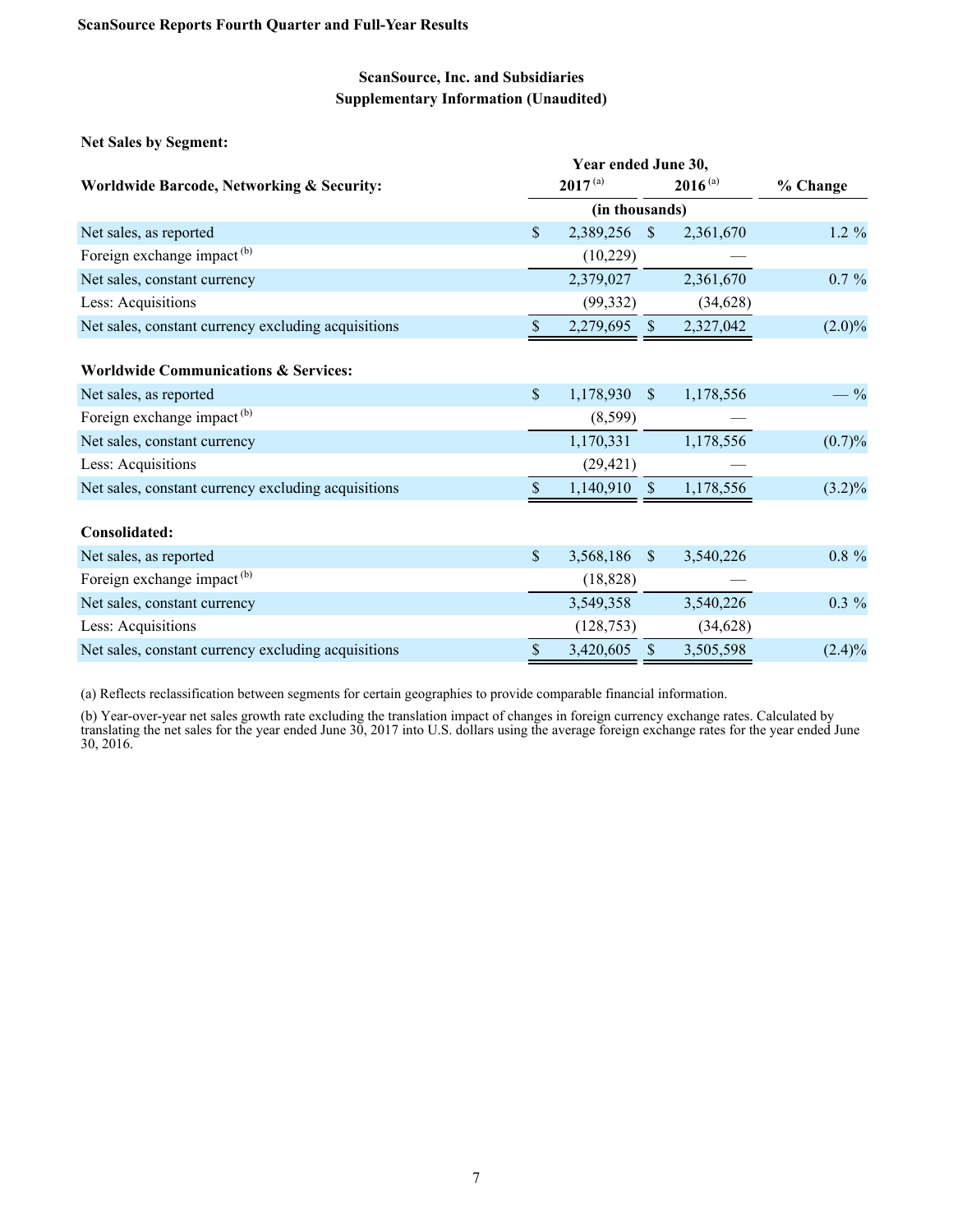**Net Sales by Geography:**

|                                                     |              | Quarter ended June 30, |               |         |           |  |  |  |  |  |  |
|-----------------------------------------------------|--------------|------------------------|---------------|---------|-----------|--|--|--|--|--|--|
|                                                     |              | 2017                   |               | 2016    | % Change  |  |  |  |  |  |  |
| <b>United States:</b>                               |              | (in thousands)         |               |         |           |  |  |  |  |  |  |
| Net sales, as reported                              | \$           | 695,036                | <sup>S</sup>  | 650,949 | 6.8 %     |  |  |  |  |  |  |
| Less: Acquisitions                                  |              | (9,178)                |               |         |           |  |  |  |  |  |  |
| Net sales, excluding acquisitions                   | $\mathbb{S}$ | 685,858                | $\mathbb{S}$  | 650,949 | 5.4 %     |  |  |  |  |  |  |
| International:                                      |              |                        |               |         |           |  |  |  |  |  |  |
| Net sales, as reported                              | \$           | 222,255                | <sup>S</sup>  | 226,524 | (1.9)%    |  |  |  |  |  |  |
| Foreign exchange impact <sup>(a)</sup>              |              | (2,150)                |               |         |           |  |  |  |  |  |  |
| Net sales, constant currency                        |              | 220,105                |               | 226,524 | $(2.8)\%$ |  |  |  |  |  |  |
| Less: Acquisitions                                  |              |                        |               |         |           |  |  |  |  |  |  |
| Net sales, constant currency excluding acquisitions |              | 220,105                | <sup>\$</sup> | 226,524 | $(2.8)\%$ |  |  |  |  |  |  |
| Consolidated:                                       |              |                        |               |         |           |  |  |  |  |  |  |
| Net sales, as reported                              | \$           | 917,291                | $\mathbb{S}$  | 877,473 | 4.5 $%$   |  |  |  |  |  |  |
| Foreign exchange impact <sup>(a)</sup>              |              | (2,150)                |               |         |           |  |  |  |  |  |  |
| Net sales, constant currency                        |              | 915,141                |               | 877,473 | 4.3 %     |  |  |  |  |  |  |
| Less: Acquisitions                                  |              | (9,178)                |               |         |           |  |  |  |  |  |  |
| Net sales, constant currency excluding acquisitions | \$           | 905,963                | $\mathbf{\$}$ | 877,473 | $3.2 \%$  |  |  |  |  |  |  |

(a) Year-over-year net sales growth rate excluding the translation impact of changes in foreign currency exchange rates. Calculated by translating the net sales for the quarter ended June 30, 2017 into U.S. dollars using the average foreign exchange rates for the quarter ended June 30, 2016.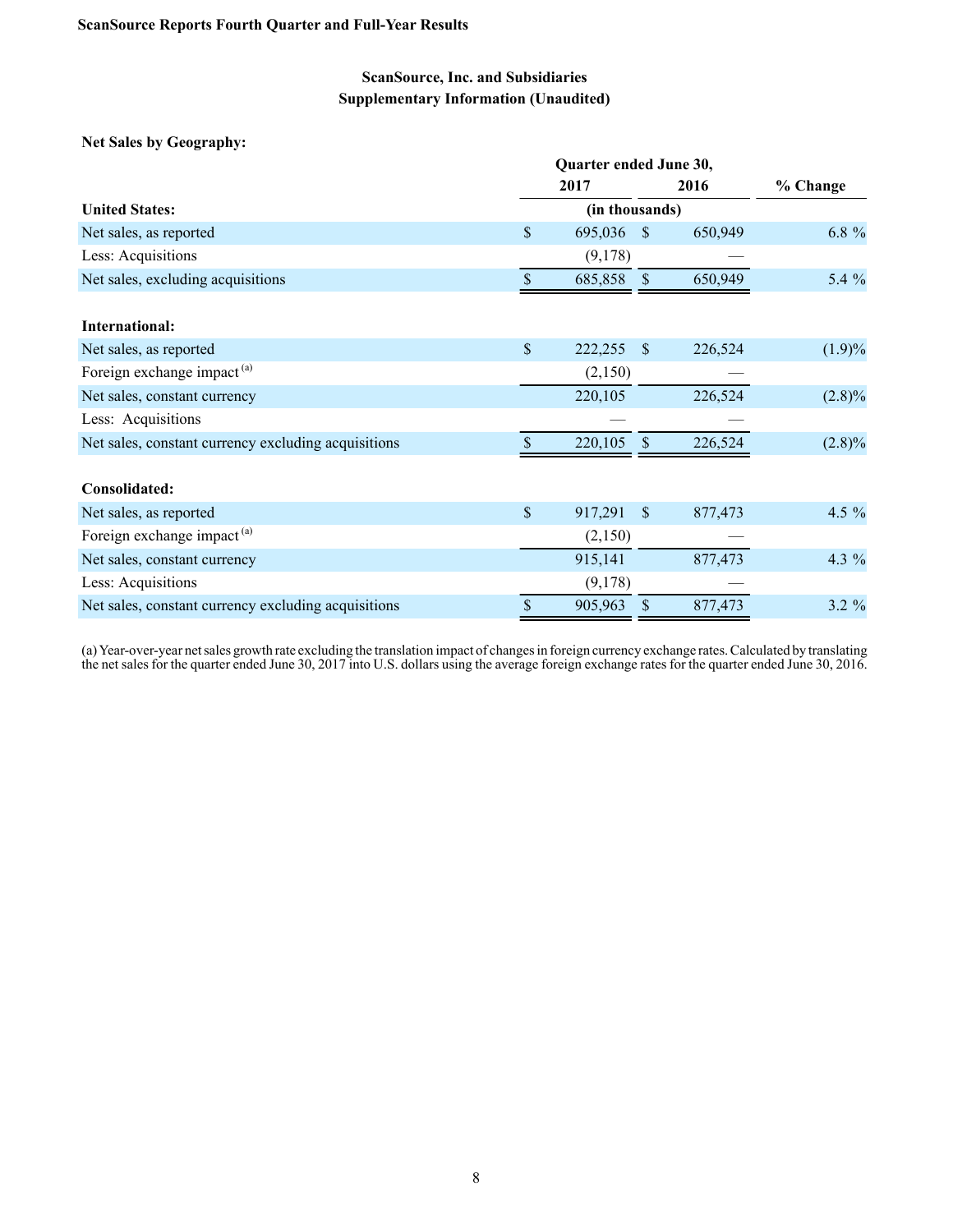**Net Sales by Geography:**

|                                                     |              | 2017           |               | 2016      | % Change  |  |  |  |
|-----------------------------------------------------|--------------|----------------|---------------|-----------|-----------|--|--|--|
| <b>United States:</b>                               |              | (in thousands) |               |           |           |  |  |  |
| Net sales, as reported                              | \$           | 2,685,820      | <sup>S</sup>  | 2,620,184 | $2.5\%$   |  |  |  |
| Less: Acquisitions                                  |              | (128, 753)     |               | (34, 628) |           |  |  |  |
| Net sales, excluding acquisitions                   | $\mathbb{S}$ | 2,557,067      | $\mathcal{S}$ | 2,585,556 | (1.1)%    |  |  |  |
| <b>International:</b>                               |              |                |               |           |           |  |  |  |
| Net sales, as reported                              | \$           | 882,366        | <sup>\$</sup> | 920,042   | $(4.1)\%$ |  |  |  |
| Foreign exchange impact <sup>(a)</sup>              |              | (18, 828)      |               |           |           |  |  |  |
| Net sales, constant currency                        |              | 863,538        |               | 920,042   | $(6.1)\%$ |  |  |  |
| Less: Acquisitions                                  |              |                |               |           |           |  |  |  |
| Net sales, constant currency excluding acquisitions | S            | 863,538        |               | 920,042   | $(6.1)\%$ |  |  |  |
| Consolidated:                                       |              |                |               |           |           |  |  |  |
| Net sales, as reported                              | \$           | 3,568,186      | <sup>S</sup>  | 3,540,226 | $0.8 \%$  |  |  |  |
| Foreign exchange impact <sup>(a)</sup>              |              | (18, 828)      |               |           |           |  |  |  |
| Net sales, constant currency                        |              | 3,549,358      |               | 3,540,226 | $0.3 \%$  |  |  |  |
| Less: Acquisitions                                  |              | (128, 753)     |               | (34, 628) |           |  |  |  |
| Net sales, constant currency excluding acquisitions | \$           | 3,420,605      | $\mathcal{S}$ | 3,505,598 | $(2.4)\%$ |  |  |  |

(a) Year-over-year net sales growth rate excluding the translation impact of changes in foreign currency exchange rates. Calculated by translating the net sales for the year ended June 30, 2017 into U.S. dollars using the average foreign exchange rates for the year ended June 30, 2016.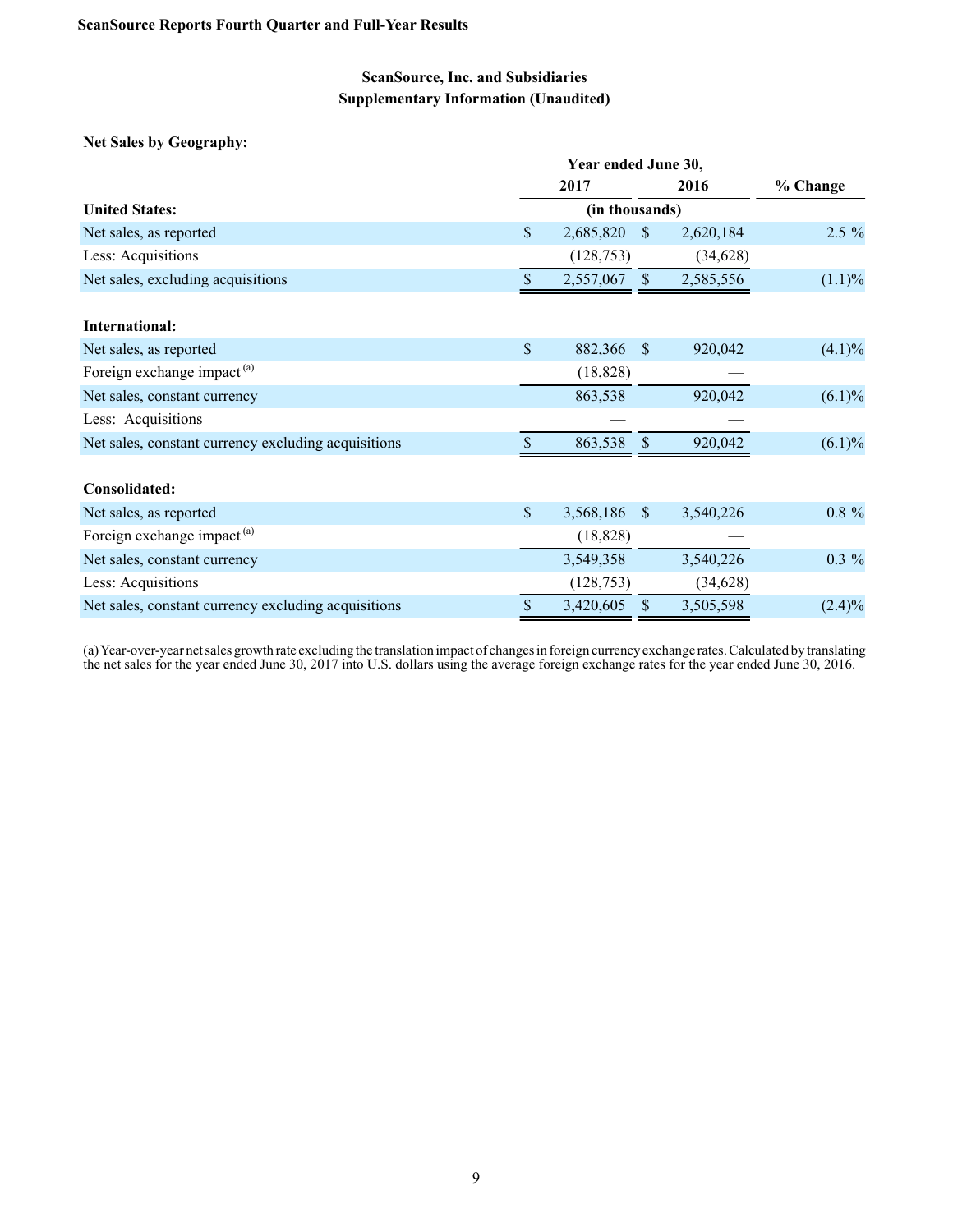# **ScanSource, Inc. and Subsidiaries Supplementary Information (Unaudited) (in thousands, except per share data)**

#### **Non-GAAP Financial Information:**

|                                                  | Quarter ended June 30, 2017 |        |                   |          |                      |         |    |                              |  |
|--------------------------------------------------|-----------------------------|--------|-------------------|----------|----------------------|---------|----|------------------------------|--|
|                                                  | <b>Operating</b><br>income  |        | Pre-tax<br>income |          | <b>Net</b><br>income |         |    | <b>Diluted</b><br><b>EPS</b> |  |
| <b>GAAP</b> measure                              |                             | 22.111 |                   | \$23,420 | \$                   | 18,970  | S. | 0.74                         |  |
| Adjustments:                                     |                             |        |                   |          |                      |         |    |                              |  |
| Amortization of intangible assets                |                             | 3,987  |                   | 3,987    |                      | 2,625   |    | 0.10                         |  |
| Change in fair value of contingent consideration |                             | 1,290  |                   | 1,290    |                      | 680     |    | 0.03                         |  |
| Acquisition costs <sup>(a)</sup>                 |                             | 422    |                   | 422      |                      | 422     |    | 0.02                         |  |
| Tax settlement and related interest income       |                             |        |                   | (1, 382) |                      | (5,370) |    | (0.21)                       |  |
| Non-GAAP measure                                 |                             | 27.810 |                   | \$27,737 | \$                   | 17,327  |    | 0.68                         |  |

|                                                  | Quarter ended June 30, 2016 |         |                   |          |                      |         |               |                              |
|--------------------------------------------------|-----------------------------|---------|-------------------|----------|----------------------|---------|---------------|------------------------------|
|                                                  | Operating<br>income         |         | Pre-tax<br>income |          | <b>Net</b><br>income |         |               | <b>Diluted</b><br><b>EPS</b> |
| <b>GAAP</b> measure                              | S.                          | 18,938  |                   | \$18,603 | $\mathbb{S}$         | 12,925  | <sup>\$</sup> | 0.50                         |
| Adjustments:                                     |                             |         |                   |          |                      |         |               |                              |
| Amortization of intangible assets                |                             | 2,591   |                   | 2.591    |                      | 1,758   |               | 0.07                         |
| Change in fair value of contingent consideration |                             | (3,226) |                   | (3,226)  |                      | (2,095) |               | (0.08)                       |
| Acquisition costs <sup>(a)</sup>                 |                             | 553     |                   | 553      |                      | 553     |               | 0.02                         |
| Non-GAAP measure                                 |                             | 18.856  |                   | \$18.521 | S.                   | 13.141  |               | 0.51                         |

|                                                  | Year ended June 30, 2017 |                   |                        |                              |  |  |  |  |
|--------------------------------------------------|--------------------------|-------------------|------------------------|------------------------------|--|--|--|--|
|                                                  | Operating<br>income      | Pre-tax<br>income | <b>Net</b><br>income   | <b>Diluted</b><br><b>EPS</b> |  |  |  |  |
| GAAP measure                                     | 88,239<br>S              | \$101,495         | 69,246<br>$\mathbb{S}$ | 2.71<br>S.                   |  |  |  |  |
| Adjustments:                                     |                          |                   |                        |                              |  |  |  |  |
| Amortization of intangible assets                | 15,524                   | 15,524            | 10,247                 | 0.40                         |  |  |  |  |
| Change in fair value of contingent consideration | 5,211                    | 5,211             | 2,921                  | 0.11                         |  |  |  |  |
| Acquisition costs <sup>(a)</sup>                 | 1,256                    | 1,256             | 1,256                  | 0.06                         |  |  |  |  |
| Legal settlement, net of attorney fees           |                          | (12, 777)         | (8,047)                | (0.32)                       |  |  |  |  |
| Tax settlement and related interest income       |                          | (1,382)           | (5,370)                | (0.21)                       |  |  |  |  |
| Non-GAAP measure                                 | 110,230                  | \$109,327         | 70,253                 | 2.75                         |  |  |  |  |

|                                                  | Year ended June 30, 2016   |         |                   |                      |        |               |                              |  |
|--------------------------------------------------|----------------------------|---------|-------------------|----------------------|--------|---------------|------------------------------|--|
|                                                  | <b>Operating</b><br>income |         | Pre-tax<br>income | <b>Net</b><br>income |        |               | <b>Diluted</b><br><b>EPS</b> |  |
| <b>GAAP</b> measure                              | S.                         | 96,877  | \$96,010          | S                    | 63,619 | <sup>\$</sup> | 2.38                         |  |
| Adjustments:                                     |                            |         |                   |                      |        |               |                              |  |
| Amortization of intangible assets                |                            | 9,828   | 9,828             |                      | 6,790  |               | 0.25                         |  |
| Change in fair value of contingent consideration |                            | 1,294   | 1.294             |                      | 977    |               | 0.04                         |  |
| Acquisition costs <sup>(a)</sup>                 |                            | 863     | 863               |                      | 863    |               | 0.04                         |  |
| Non-GAAP measure                                 |                            | 108,862 | \$107.995         | S.                   | 72.249 |               | 2.71                         |  |
|                                                  |                            |         |                   |                      |        |               |                              |  |

(a) Acquisition costs are non-deductible for tax purposes.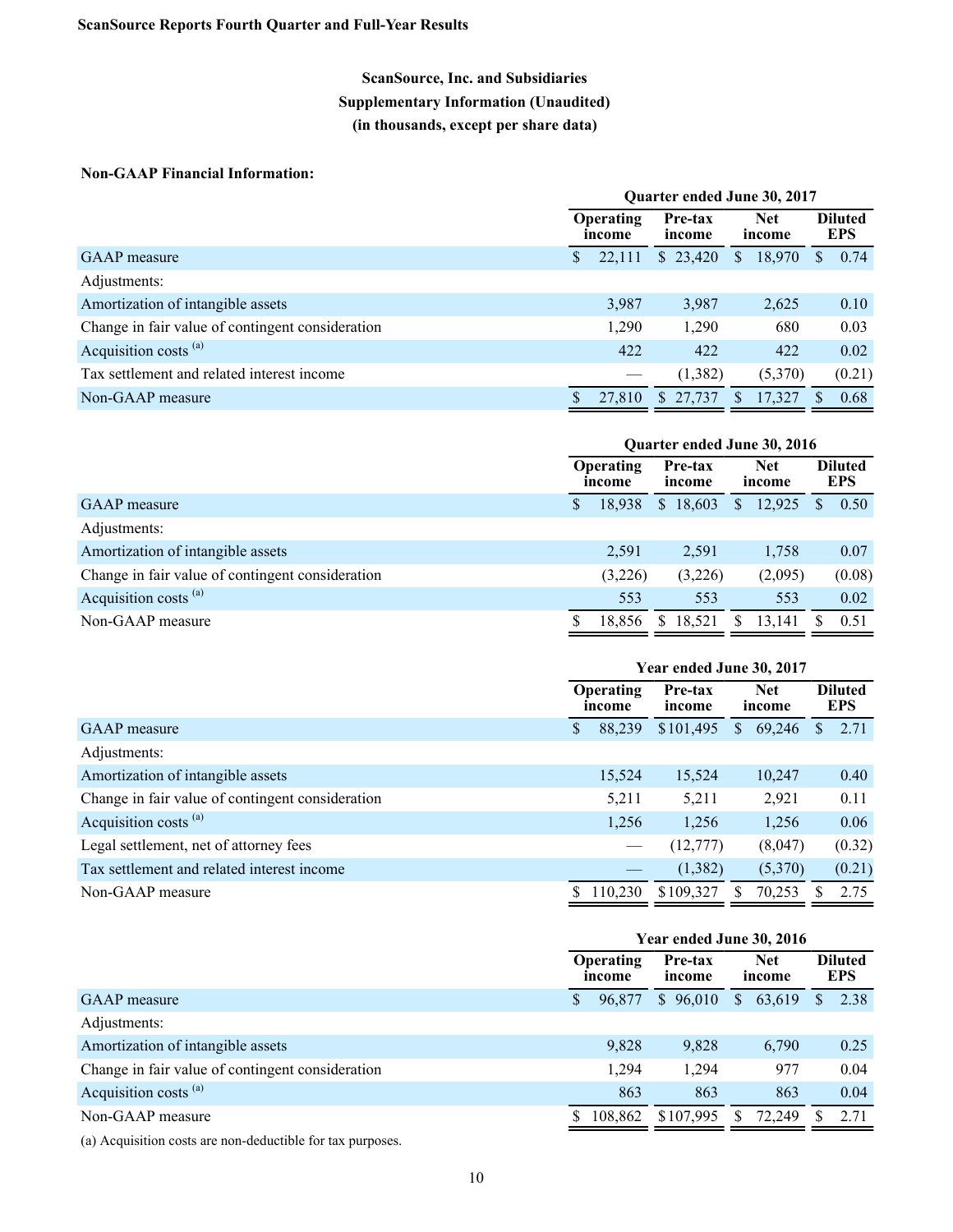### **ScanSource, Inc. and Subsidiaries Supplementary Information (Unaudited) (in thousands, except percentages)**

#### **Non-GAAP Financial Information:**

|                                                              |              | Quarter ended June 30, |              |                                  |  | Year ended June 30, |              |           |  |
|--------------------------------------------------------------|--------------|------------------------|--------------|----------------------------------|--|---------------------|--------------|-----------|--|
|                                                              |              | 2017                   |              | 2016                             |  | 2017                |              | 2016      |  |
| Return on invested capital (ROIC), annualized (a)            | 13.2%        |                        |              | 10.1%                            |  | 13.1%               |              | 13.3%     |  |
|                                                              |              |                        |              |                                  |  |                     |              |           |  |
| Reconciliation of Net Income to Adjusted EBITDA              |              |                        |              |                                  |  |                     |              |           |  |
| Net income - GAAP                                            | <sup>S</sup> | 18,970                 | $\mathbb{S}$ | 12,925                           |  | \$69,246            | $\mathbb{S}$ | 63,619    |  |
|                                                              |              | 934                    |              | 440                              |  | 3,215               |              | 2,124     |  |
| Plus: Interest expense<br>Plus: Income taxes                 |              |                        |              |                                  |  |                     |              |           |  |
|                                                              |              | 4,450                  |              | 5,678                            |  | 32,249              |              | 32,391    |  |
| Plus: Depreciation and amortization                          |              | 6,276                  |              | 4,584                            |  | 24,968              |              | 17,154    |  |
| <b>EBITDA</b>                                                |              | 30,630                 |              | 23,627                           |  | 129,678             |              | 115,288   |  |
| Adjustments:                                                 |              |                        |              |                                  |  |                     |              |           |  |
| Change in fair value of contingent consideration             |              | 1,290                  |              | (3,226)                          |  | 5,211               |              | 1,294     |  |
| Acquisition costs                                            |              | 422                    |              | 553                              |  | 1,256               |              | 863       |  |
| Legal settlement, net of attorney fees                       |              |                        |              |                                  |  | (12, 777)           |              |           |  |
| Interest income related to tax settlement                    |              | (1, 382)               |              | $\overbrace{\qquad \qquad }^{ }$ |  | (1,382)             |              |           |  |
| Adjusted EBITDA (numerator for ROIC) (non-GAAP)              | \$30,960     |                        | $\mathbb{S}$ | 20,954                           |  | \$121,986           |              | \$117,445 |  |
|                                                              |              |                        |              |                                  |  |                     |              |           |  |
|                                                              |              |                        |              |                                  |  |                     |              |           |  |
| <b>Invested Capital Calculation</b>                          |              |                        |              |                                  |  |                     |              |           |  |
| Equity - beginning of quarter                                | \$808,719    |                        |              | \$757,374                        |  | \$774,496           |              | \$808,985 |  |
| Equity - end of quarter                                      |              | 837,145                |              | 774,496                          |  | 837,145             |              | 774,496   |  |
| Adjustments:                                                 |              |                        |              |                                  |  |                     |              |           |  |
| Change in fair value of contingent consideration, net of tax |              | 680                    |              | (2,095)                          |  | 2,921               |              | 977       |  |
| Acquisition costs, net of tax                                |              | 422                    |              | 553                              |  | 1,256               |              | 863       |  |
| Legal settlement, net of attorney fees, net of tax           |              |                        |              |                                  |  | (8,047)             |              |           |  |
| Tax settlement and related interest income, net of tax       |              | (5,370)                |              |                                  |  | (5,370)             |              |           |  |
| Average equity                                               |              | 820,798                |              | 765,164                          |  | 801,201             |              | 792,661   |  |
| Average funded debt <sup>(b)</sup>                           |              | 117,970                |              | 71,577                           |  | 131,445             |              | 93,500    |  |
| Invested capital (denominator for ROIC) (non-GAAP)           | \$938,768    |                        |              | \$836,741                        |  | \$932,646           |              | \$886,161 |  |

(a) Calculated as net income plus interest expense, income taxes, depreciation and amortization (EBITDA), plus change in fair value of contingent consideration and other adjustments, annualized and divided by invested capital for the period. Invested capital is defined as average equity plus average daily funded interest-bearing debt for the period.

(b) Average funded debt is calculated as the average daily amounts outstanding on short-term and long-term interest-bearing debt.